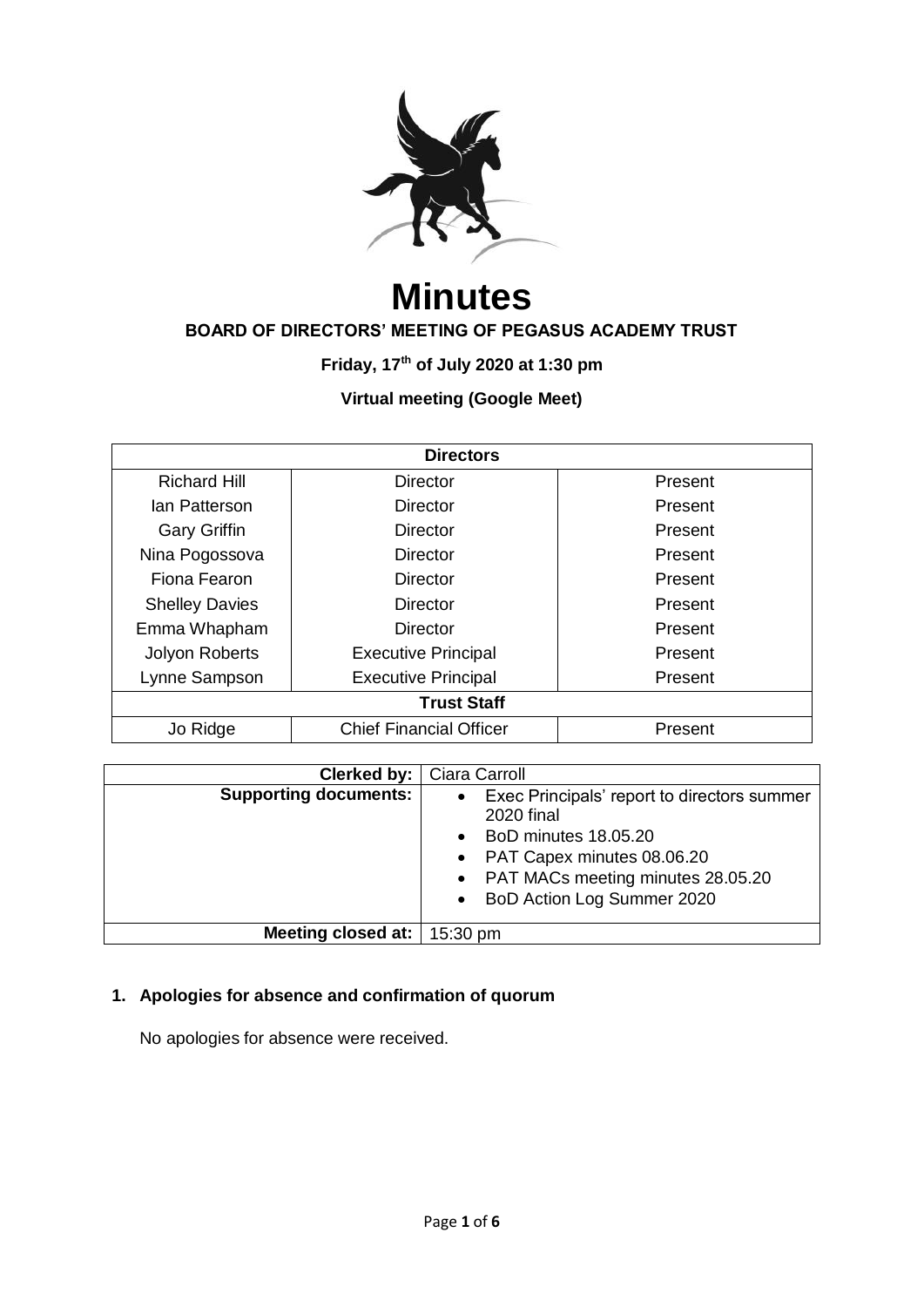# **2. Declaration of conflict of interest and changes to register of interests**

There were no conflicts of interest declared and no changes made to the register of interests.

#### **3. Strategy and future development of Trust**

This item is covered under item 04 below.

# **4. Executive Principals report**

It was highlighted that there have been no confirmed cases of Covid-19 within the Trust since lockdown began. The plan for reconnection next year has been published on the Trust's website and was also circulated to the directors in advance of publication.

MACs meetings were held online and proceeded smoothly, with similar questions from most schools.

*13:53 SD joined the meeting*.

LS expressed her thanks to SD for the support that the Trust has received from Croydon during this time and SD added that she felt the work that Croydon has done with Pegasus over the past few months has really cemented the partnership.

The Trust are looking to appoint a substantive Head for the Upper School at Cypress for the new school year. There have been three expansion projects considered for the Trust since Christmas but none were appropriate.

Following a question from a director, it was confirmed that the Trust would be adapting its existing Risk Assessment for the full reopening in September with changes including the cleaning programme for playground equipment.

*A director asked what the Trust's top three priorities will be once school returns in September.* The three priorities consist of: the reconnection plan for children, guarding against 'COVID complacency' and getting back into routines.

*A director wondered what measures are being put in place to enable staff to socially distance.* It was explained that the staff rooms will not be open to sit in, but staff will be able to get coffee and so on. Staff will eat lunch and have coffee breaks in their classrooms and will have the opportunity to go outside when not in class. Provisions will be kept under review and informed by experience.

*A director wanted to know what challenge had been received from parents with regard to arrangements for June and July* and it was confirmed that where issues had arisen they were mainly around which year groups would be open. Some parents wanted all classes to be opened with particular focus on Reception classes but the Exec Heads felt the reasoning for the choice of year groups starting had been fully explained. By the middle of July, the Trust was offering more places in more year groups than any other schools locally.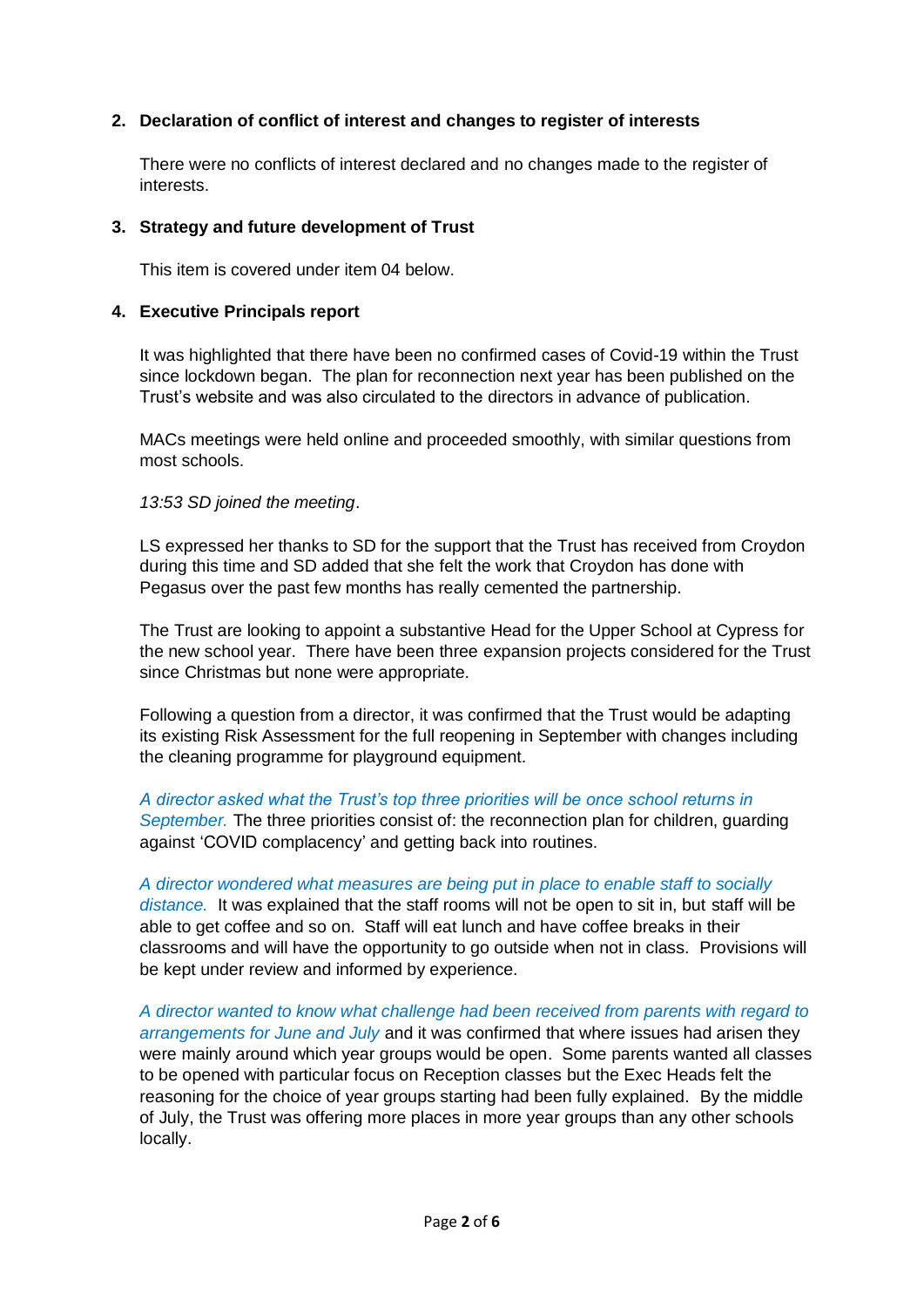*A director requested details of the Trust's planning for online education* and it was explained that these could be found in the reconnection plan. The Trust is in a more informed position than before lockdown. All laptops in the Trust are currently being converted to Chromebooks in order to make loaning them out to children easier in the event of another lockdown. During the lockdown, the Trust lent out more than 70 laptops plus wifi dongles to children who needed them to do their remote learning. Thanks to further investment authorised by the directors, more than 400 laptops will nowbe offered if there is another big lockdown. The learning from the first lockdown has enabled a more robust home learning process to be designed and the Trust are more confident in insisting work be done and submitted. Following a director's question, it was confirmed that the children would not be in online classes for the same length of time as their school day but that they would be given access to and work from a number of sources such as Mathletics, Bug Club, and other creative projects.

*Directors wondered if it was possible to quantify the percentage of lost learning in each school* but this will not be possible until children return to school and can be seen by their teachers. Anecdotally, teachers report being surprised by the level of skill retention in their children. Planning had initially considered trying to redo the missed topic work but ultimately it had been decided that this was not necessary and that the focus should be on skills.

Following on from the previous question, *a director challenged the Trust to show how it would be measuring the effectiveness of the online learning provision.* This is difficult to measure without evaluating the children; Google Analytics can show how many page visits there are to the Trust's website but not what is done with the learning once downloaded. It is clear that, in some cases, children had done nothing during lockdown. In other cases, parents found it hard to establish routines when they themselves had been working from home. The Trust's plan is to take the time to carefully evaluate the situation in September and then move forward with the reconnection plan.

*Directors discussed the issue of some families not engaging in learning at all;* it was estimated that the numbers were four in a sample class of 26 but it could be higher in other classes. Every effort will be made to engage children where necessary; laptops are being provided with appropriate monitoring software and children will be taught how to use the internet and Google Classroom to enable their participation.

Attendance is another of directors' concerns; the Trust believes numbers are likely to increase once children are back in school and encourage their friends to return.

*A director asked what parental feedback had been received;* there was challenge from a number of parents across the Trust and this was addressed in the statement that the Trust released on this date. The Trust is confident that it can justify its reopening decisions and address any challenges brought to them.

#### **5. Finance update**

The Board was informed that the Trust is in a strong financial position this year. This is giving senior management in the Trust an opportunity to explore spending options that previously have not been available, such as new playground equipment and new provision for mental health with the schools.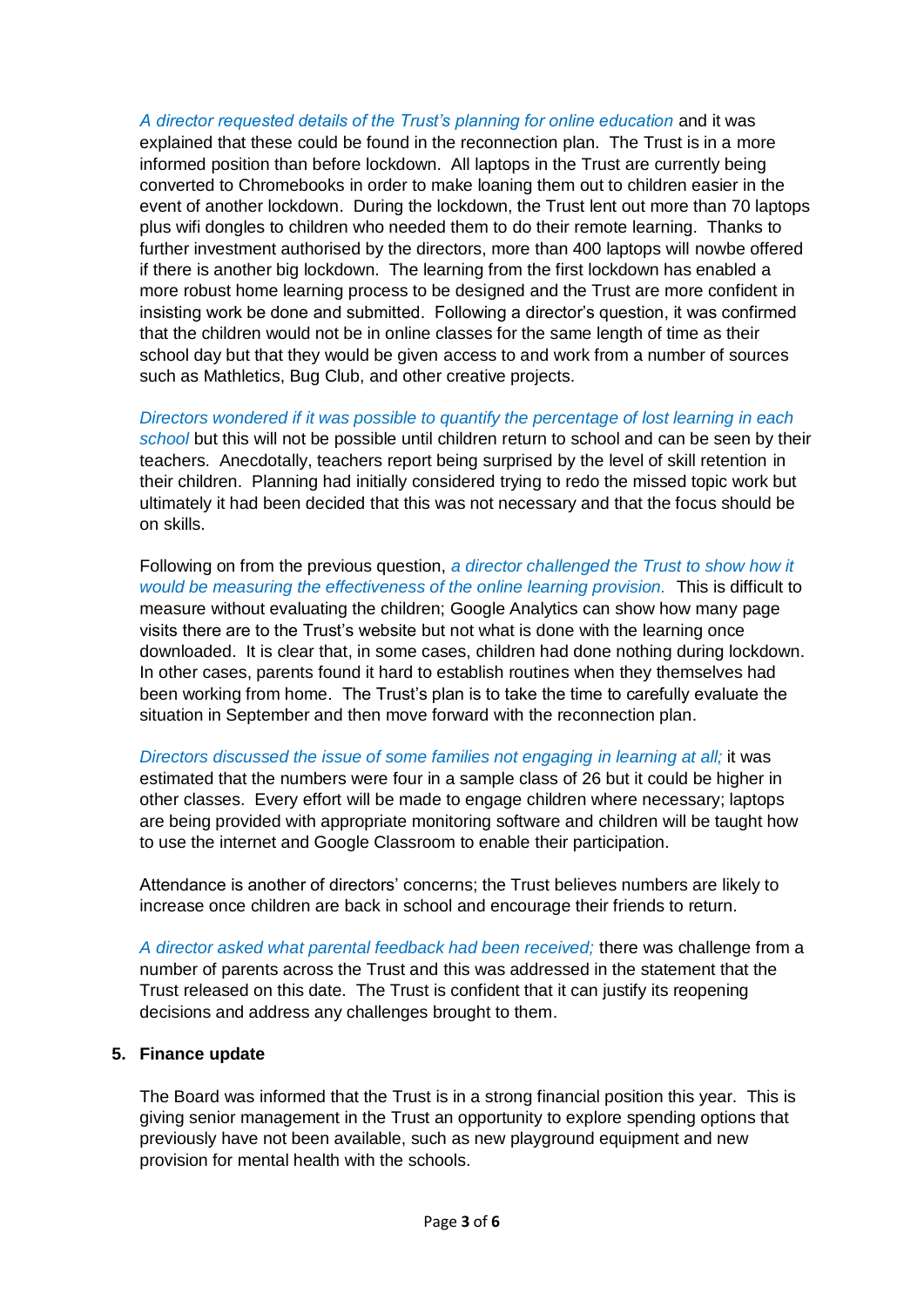A report was provided in relation to overtime / casual staff in order to get a look at costs that are additional to payroll each month.

*A director queried how teaching overtime is managed on a routine basis* and it was explained that this expense was not traditional overtime but was used to pay certain people on a per hour basis. This explained why there was OT work in the accounts in April/May when the school was closed. These figures are accounted for in the budget but cannot be shown in the software used.

Directors discussed how teachers are paid in relation to their duties and whether they receive extra payments for various additional work that they do and agreed that the role of a teacher has become much more demanding over the last few months, along with the additional mental stress and potentially having their own children at home.

The CFO explained that the 3 Year Forecast is now due on the 30<sup>th</sup> of September following an extension of the deadline but that next year's budget will be completed on time and will be submitted as usual.

The main points to be considered were described as:

- GAG funding increase by £552K over last year;
- Expenses are down, with the drop in pension contributions (over 2%) a significant impact;
- Support staff pay rise still unknown. It will need to be back dated to April 2020 and has been estimated to be 3%;
- Teachers' pay rise for next year has been budgeted for 2.75% next year

*A director queried why it appeared that staffing costs were not increasing significantly month on month, even with pay rises and so on.* He was informed that the reduction in pension costs has been significant along with the ending of a number of fixed term contracts related to EHCPs.

*Directors discussed whether the Trust should be setting a surplus budget this year and what factors should be taken into account when considering this budget.* It was agreed that the Trust should commence its plans to set a yearly capex budget; this year the proposed figure is £200K. Directors asked for spending options in relation to capital projects at the schools: options suggested included tarmacking playground and IT resources.

# **RESOLUTION: Directors agreed the 2020-21 budget with the changes agreed above to be included.**

#### **6. Staffing update**

It was confirmed that currently there are two staff members on long-term sick leave and one formal process is taking place regarding an absence issue.

#### **7. Governance update**

It was noted that some boards are short of members and that recruitment remains a struggle.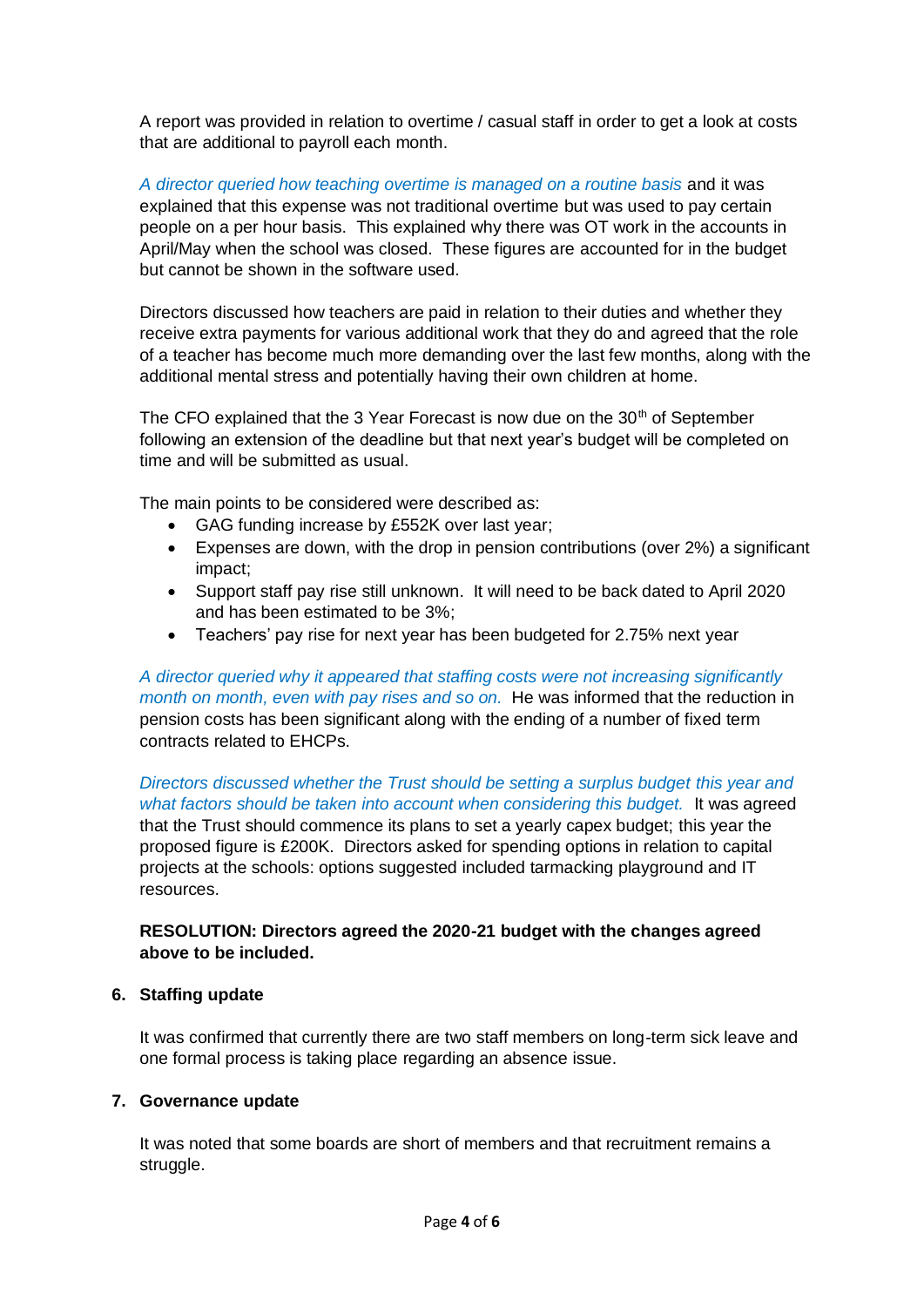# **8. Facilities update**

#### Cypress

In order to make the school more secure in relation to the Covid-19 pandemic, staff and children have been using as many external doors as possible. In order to facilitate this usage, it has been decided that a pathway and patio, along with the necessary security, will be installed close to the Year 4 classrooms at the rear of the school.

The cost of this project will be between £10-12K.

#### **RESOLUTION: The Board agreed that the footpath work at CYP Upper can go ahead.**

The cloakrooms for the Year 3 classrooms are also being moved.

The central team's office move has been planned for the summer holiday and the CYP Upper office work will start in September 2020. It was confirmed that the Board will now meet in the community room on the Lower site.

#### **9. Board membership changes**

It was acknowledged that the Board requires two more directors. The Chair will be leading the recruitment for these two positions.

#### **10. Minutes of the previous meeting (28th of May 2020), Capex meeting (8th of June 2020) and minutes of MACs information meeting (28th of May 2020)**

RESOLUTION: It was agreed that the minutes as presented above represented a true and accurate picture of the meeting. They will be signed by the Chair when social distancing makes this possible.

#### **ACTION: Copies of minutes to be printed and signed by the Chair when possible (Item 098).**

#### **11. Matters arising not discussed elsewhere and Action Log**

Items 094-096: Completed and closed. Item 097: to be completed.

Item 001 AGM: One PI form outstanding. Item 002 AGM: Complete Item 003 AGM: Benchmarking information would have been presented at the Finance meeting at the start of July but that meeting did not take place.

#### **12. Correspondence to the Chair**

The Chair confirmed that he had a lengthy correspondence with a parent at CYP. The issues raised were discussed between the Executive Principals and the Chair, along with the parent who is happy that his questions have been answered.